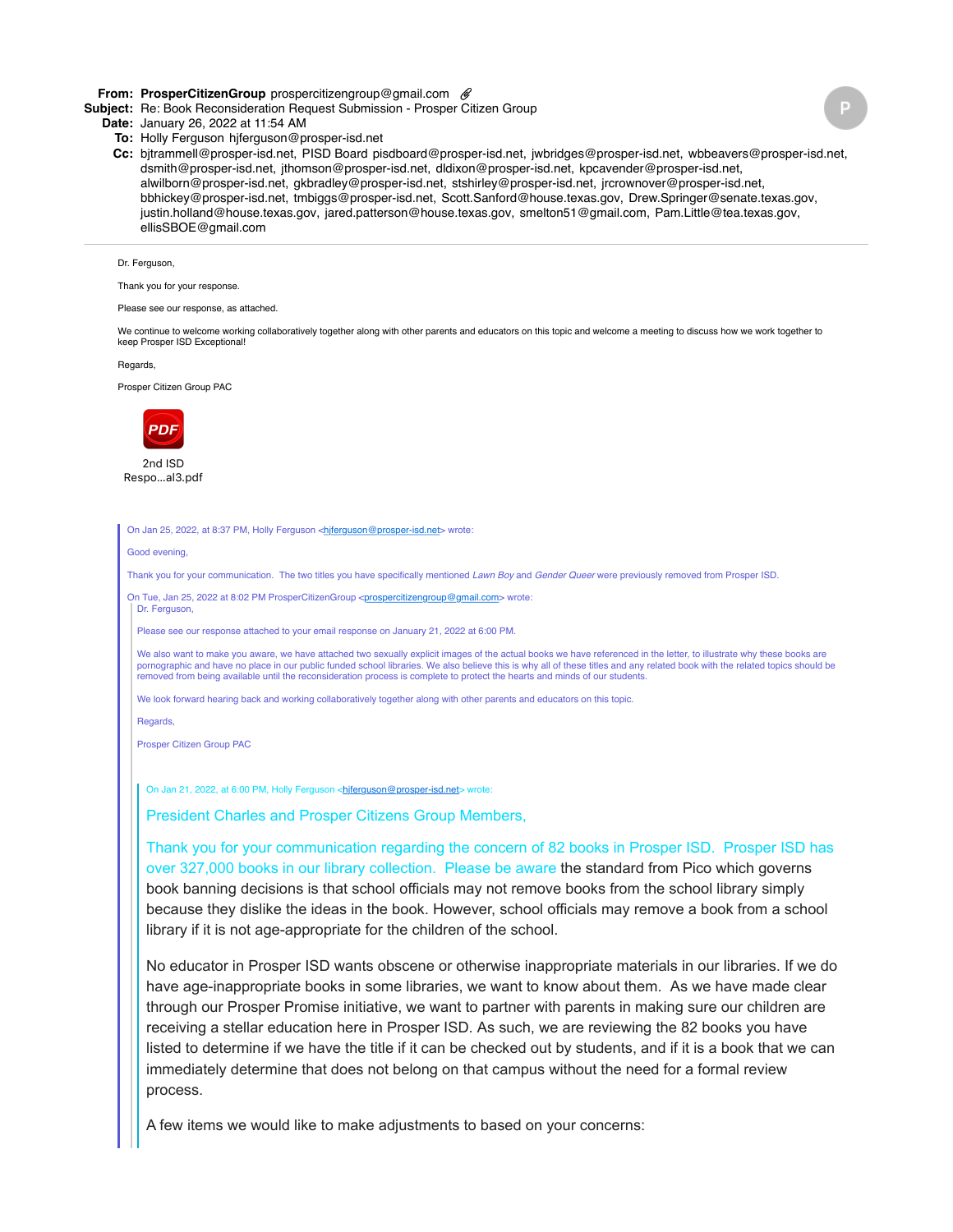- Please feel free to submit the topics and/or titles to your school librarian that you would not like your child/children to have access to. We can set an alert on your child's account to honor your wishes.
- In addition, we want to make you aware that you have access to all library book titles on your campus through Destiny. You and your child can log in to the PISD Portal and preselect books for the child to be able to pick up from their library at their convenience.

However, if you would like to move forward with the formal review process, each book will require a Request for Consideration form. As soon as you submit a form for each book, we will establish a committee to review each book pursuant to state law, our Board policy, and District practice. Please note, however, that a formal review of 82 books will be time-consuming. We will move as quickly as we reasonably can while still making sure we are educating the more than 22,500 students currently enrolled in Prosper ISD, but it will likely take months for us to complete a full formal review of 82 separate books. If you decide to move forward with those 82 separate reviews, we thank you in advance for your patience while we work through that process.

On Tue, Jan 18, 2022 at 2:13 PM ProsperCitizenGroup [<prospercitizengroup@gmail.com](mailto:prospercitizengroup@gmail.com)> \ Hi Bernadette, Prosper ISD Board Members, and Prosper ISD Administration,

Please see the attached PISD Library Reconsideration Form Request, along with a list of 82 books that are inappropriate for our schools and should be removed. Among other reasons outlined in our request, these books are inappropriate because many of them violate the Texas obscenity law that prohibits distribution of obscene material to minors. Yes, you read that correctly. Children in PISD currently have access to books that contain sexually obsence material.

In addition, as outlined in our request, we also ask that the District take additional steps to ensure that our schools are free of this type of material:

- 1. The District should conduct a formal review of its libraries for similar content that promotes the sexualization of our children and pushes ideologies that all parents may not agree with. This content should be removed from PISD libraries.
- 2. The District should have a more formalized and transparent process by which books are purchased for its libraries and vetted before being made available to children. The current process allows for this type of inappropriate and harmful material to slip through the cracks and into our schools with little, if any, oversight.
- 3. We would advocate for school libraries to have the ability to notify parents of books that are checked out by their students. Unless students bring home library books, parents may not know what books are being borrowed and read by their students. The ability of parents to request automatic notification would allow parent engagement and transparency for those parents that choose this option.

As you review the books identified, we ask that one of our PAC ISD Committee members and/or PAC leadership be allowed to participate in the discussion to ensure a positive and productive dialog with the ISD Reconsideration Committee. We understand that the Reconsideration Committee is entirely hand selected by the District and this creates serious questions regarding the objectivity and authenticity of the process.

Lastly, we request an acknowledgment of this submission and some available times that we can meet to discuss these issues in greater detail.

Warmest Regards,

Doug Charles, Board Chair & President

Prosper Citizen Group PAC

CC: